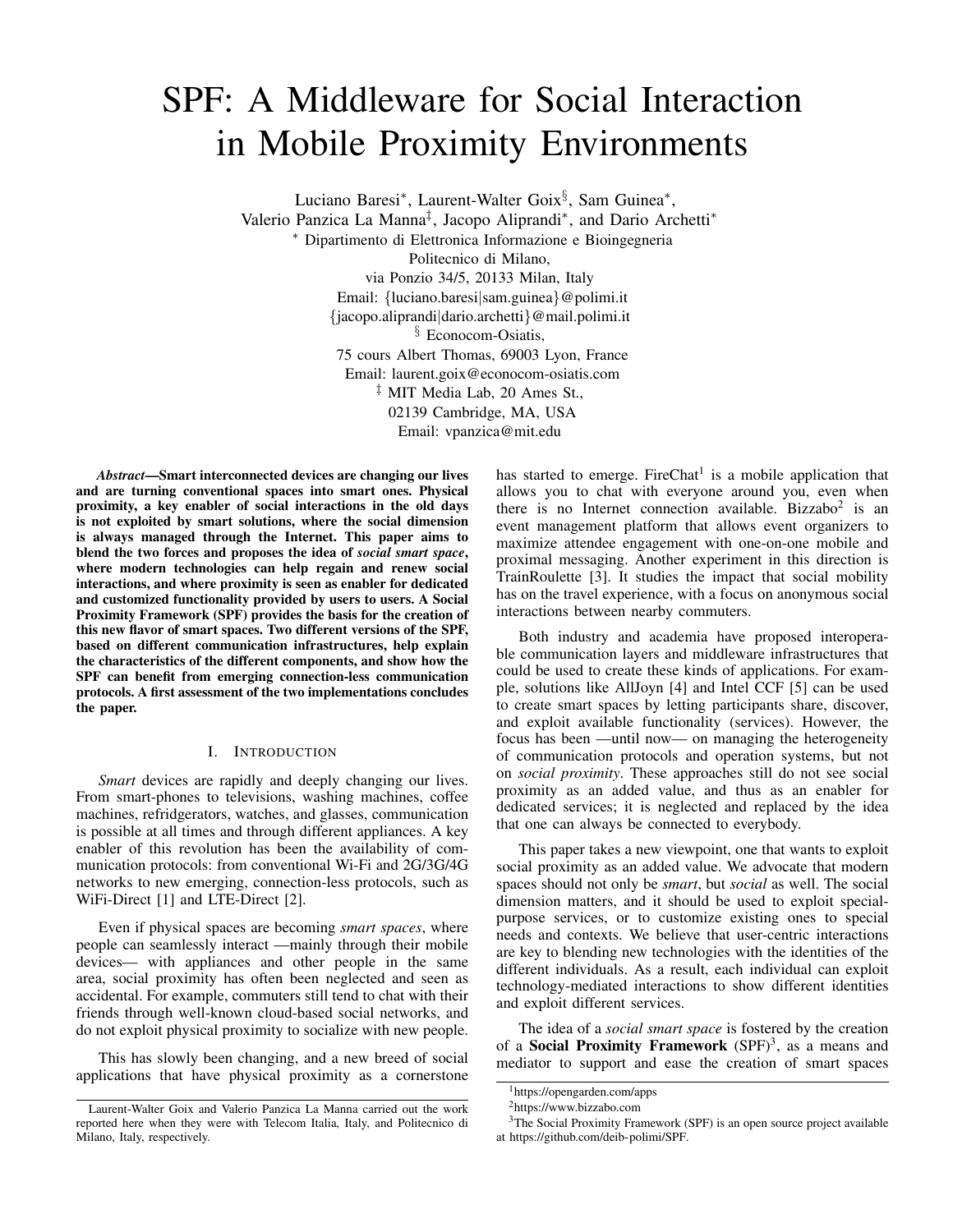with a social flavor, and where physical proximity matters. The SPF allows people, spaces, and appliances to be dynamically discovered in proximity, on the basis of revealed information that can be customized according to the context and to privacy settings. The SPF is currently available for Android devices, in two different implementations: one based on the AllJoyn middleware [4] and one implemented directly on top of WiFi-Direct [1]. The two implementations were chosen so that we can understand and explain how social smart spaces can benefit from novel connection-less communication protocols.

The SPF contributes to the creation of social smart spaces in different ways. It facilitates, speeds up, and reduces the complexity of the development of novel proximity-based services or apps<sup>4</sup> by abstracting reusable functionality. The SPF provides well-defined interfaces to let devices (people) advertise and share identities, and exploit each other's services. The SPF facilitates the dynamic deployment of new services, and thus the continuous modification of existing spaces to take into account new participants and needs. User-oriented applications, at the same time, can exploit a clear, privacy-friendly solution that supports different profiles and permissions based on habits, contexts, or place of use.

The rest of the paper is structured as follows. Section II exemplifies the idea of social smart space and defines the requirements for a social proximity framework. Section III describes the general architecture of the SPF. Section IV describes the two versions of the SPF we have implemented. Section V proposes a first assessment of the framework. Section VI discusses related work, and Section VII concludes the paper.

# II. REQUIREMENTS FOR A SOCIAL PROXIMITY FRAMEWORK

From a business standpoint, various discussions with potential customers and partners allowed us to identify concrete application scenarios that would benefit from a common framework able to manage social interactions and identity in proximity. These refer mainly to owners of small, local shops, restaurants, or bars and to mobility spaces managed by transport operators.

Social Networking in Proximity (SNiP) is a generic use case that allows the users in a physical space to interact with each other on the basis of common interests, or goals. The SNiP service can be customized for different domains and contexts. On a weekday professionals can advertise their skills, to receive offers related to open positions. At fairs and large exhibitions, customers who are interested in particular products or businesses can be discovered by related companies and managers. During a party or a leisure trip users can discover and meet new people on the basis of common recreational interests or can self-organize (e.g. for ride sharing planning, collaborative problem-solving related to a disruption or an emergency, etc).

A SNiP profile usually consists of a username, a picture, and a set of arbitrary/predefined categories that represent skills, interests, or goals. Such data can be imported —and maybe integrated— from traditional, cloud-based social networks, or remain local. In a purely proximity-based context, users can advertise the profiles stored on their devices, and then be discovered by the others in the surrounding space. There would be no involvement of cloud-based technologies, neither would there be any GPS-based proximity calculation —that are not available in several contexts such as on transportation means, in indoor spaces, or when roaming. The owners of the smart space may also decide not to provide any WiFi connectivity to their customers, and thus any (social) interaction should be routed through local, ad-hoc solutions. Furthermore to preserve their privacy and security, users may decide to only advertise parts of their profiles, or to manage multiple views (*personas*) on them based on their mood or context. Once users discover interesting profiles, they can connect to each other and exchange *activities* such as messages, images, and other media content, directly.

Taking a more retail-centric approach, the owners of shops, bars, and restaurants may be keen on tailored and local advertisements on the basis of the preferences of their customers. As an example, users should be able to exploit the framework to declare their interest in receiving coupons and offers related to "Belgian Beers". Shops and pubs selling Belgian beers can use the framework to discover customers interested in their products in proximity, and perform targeted marketing campaigns. They may provide coupons, which become available only when a user enters the shop, or provide additional services and discounts for frequent users. When the advertisement is issued, the framework should perform multiple, and possibly periodic, searches for profiles that match the advertisement. The matching is carried out by comparing user-provided profiles and the business goal of the space owner (i.e., the profile of the user associated with the commercial activity). Every matching profile (client) then receives a push notification with the targeted advertisement.

The idea of proximity-based marketing campaigns is not new. As an example, recent solutions have involved the use of iBeacons or other indoor positioning systems, installed in malls and shops, to discover the presence of the customers within the store. However, such services do not natively support social identities, profiles and exchange of activities. They also traditionally require ad-hoc cloud-based solutions to generate personalized advertisements. A sound, smart framework should simplify these activities by adding the social layer to the smart space.

# *A. Requirements for the SPF*

On the basis of the scenarios described above we now summarize the main requirements a novel user- and contextaware framework needs to satisfy to support social interaction in proximity.

*Profile Management*: The framework must allow for the creation and management of a social profile stored on the user's device. A profile contains a user identifier, a picture, and a set of interests. As privacy options a user identifier can be: (i) *anonymous* and not discoverable in public; (ii) *public*, e.g., a name that is imported from a traditional cloud-based public social profile; (iii) *opaque*, which means that it can be mapped to a real identity by acquaintances, for example, but it cannot be recognized by unknown users.

<sup>4</sup>The words *service* and *app(lication)* are often used as synonyms throughout the paper.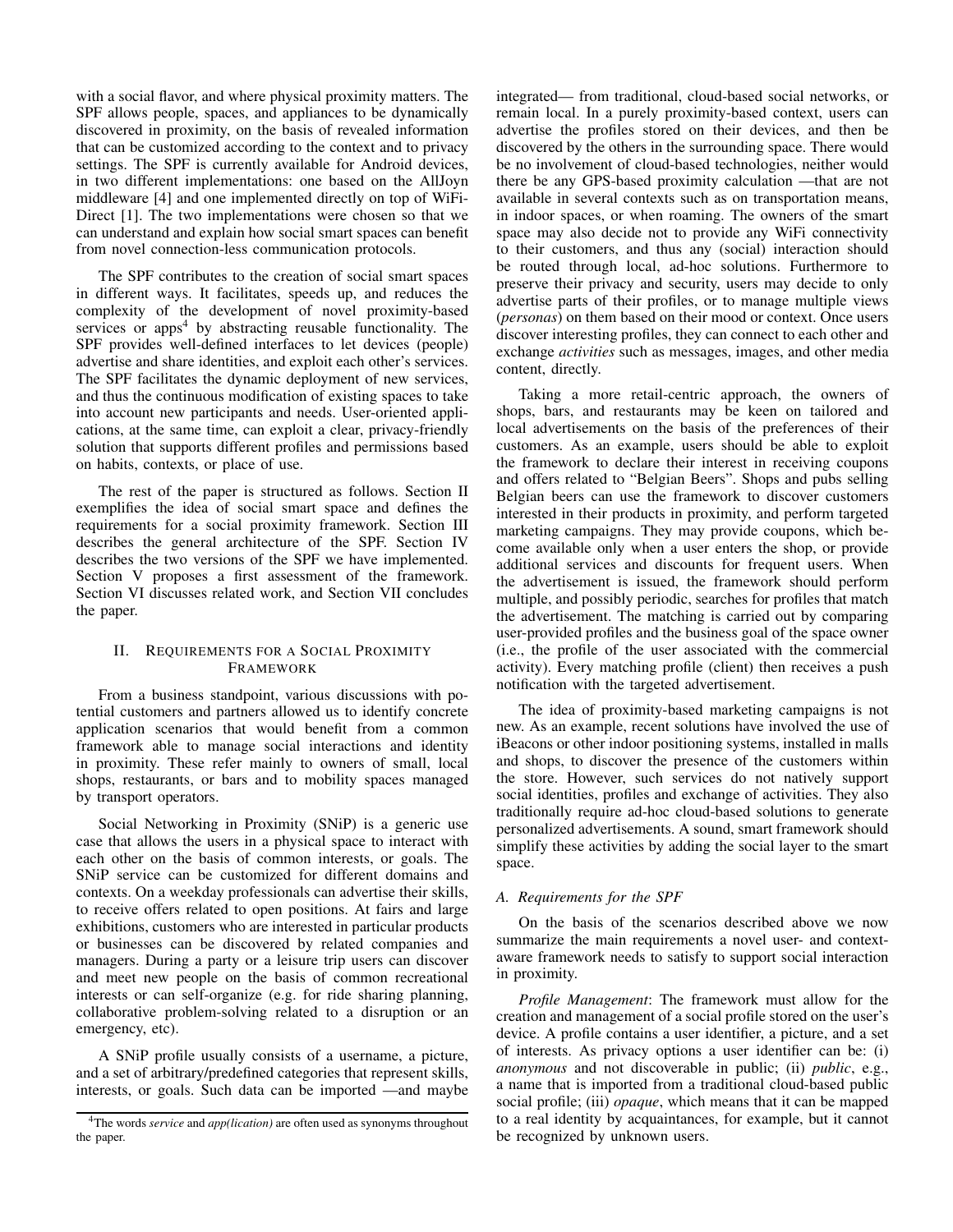*Search*: the framework needs to support profile discovery (search) in proximity. The discovery should be based on querying the profiles that are in proximity, and it should provide a mechanism for filtering profiles against matched interests. Discovery can be fully peer-to-peer amongst users or it may be mediated by a centralized device installed on the smart space (for example in case of a shop owner).

*Advertisement*: profile advertisement should be performed in different ways based on privacy settings and context. A profile can be partially or totally advertised or provide different information on the basis of the context or of the specific application used. Advertisements can also be associated with specific services, or specific group of users.

*Services*: The framework should support extra customizable services related to social interaction, which could be made dynamically available to all the applications relying on the framework.

*Activities*: Similarly to traditional social networks, the framework should support different types of common activities such as textual posts, media content, and push notifications.

*Security*: The framework should provide a means to control how the information that is saved in a profile is shared with applications, and also a means to prevent unauthorized access to specific features of the framework.

The framework should also provide high-level and extensible communication facilities to support the interactions among users in proximity. The communication facility should mask the underlying communication protocols adopted for supporting the interaction and the devices associated with the profile. Specifically, it should support both ad-hoc proximity and infrastructure-based networks to better fit the technical and business constraints of the (owner of the) smart space.

These requirements represent open research questions. The solutions could be borrowed from existing systems, but they should be tailored to the context of proximity-based communication and mobile platforms. The SPF we propose addresses these issues.

#### III. SOCIAL PROXIMITY FRAMEWORK

Our Social Proximity Framework (SPF) aims to ease the development of applications that want to exploit social interactions as key enablers for dedicated data exchanges and service provisioning.

Figure 1 shows a high level overview of the framework, as deployed onto two connected devices. The SPF consists of two layers: the SPFCoreLayer and an underlying CommunicationLayer. The former is responsible for mediating all social interactions, while the latter is responsible for providing inter-device connectivity. The SPF was architected to make it pluggable with respect to different communication layers. In fact, Section IV discusses two diverse implementations, one based on the AllJoyn middleware [4] and one developed on top of the Android implementation of WiFi Direct [1].

To ease its distribution, the SPF is packaged into a single Android application called SPFCoreApp. This application contains the actual framework, and an accompanying default graphical user interface. This interface allows one to configure the various aspects of the framework, such as the user's social profile, rules for accessing local and/or remote profiles, etc.

Applications that reside on the device, and that want to make use of the capabilities offered by the SPF, can bypass the UI and interact directly with the SPFCoreLayer. This layer, in fact, exposes a programming interface for inter-app communication that has been defined using AIDL (i.e., the Android Interface Definition Language). To simplify the development of SPF-enabled apps, we also provide an SPFLibrary, which can be included directly into any app. It offers all the capabilities provided by the SPF, and hides the intricacies of the inter-app communication that occurs between the app being built and the SPFCoreLayer.

| <b>Device</b>      | <b>SPF Core App</b>    |                    | <b>Device</b>             | <b>SPF Core App</b>        |                    |
|--------------------|------------------------|--------------------|---------------------------|----------------------------|--------------------|
| <b>SPF-enabled</b> |                        | <b>SPF-enabled</b> |                           |                            |                    |
| App                | <b>SPF</b>             | App                | <b>SPF-enabled</b><br>App | <b>SPF</b>                 | SPF-enabled<br>App |
| <b>SPF Library</b> | <b>SPF Core Layer</b>  | <b>SPF Library</b> | <b>SPF Library</b>        | <b>SPF Core Layer</b><br>╫ | <b>SPF Library</b> |
|                    | Communication<br>Laver |                    |                           | Communication<br>Laver     |                    |
|                    |                        |                    |                           |                            |                    |

Fig. 1. SPF-enabled App Interactions.

Figure 2 provides a more in-depth representation of the architecture of the SPF on a single device. The SPFCoreApp provides two interfaces. We have already discussed LocalAppInterface for inter-app communication. RemoteSPFInterface, on the other hand, is used to connect the SPFCoreLayer to the underlying communication middleware. It makes use of a generic MiddlewareInterface, which must then be properly implemented by the underlying middleware directly, or through a series of MiddlewareAdapters.



Fig. 2. Architecture of the SPF.

Within the SPFCoreLayer we have the software modules that provide the six main capabilities of SPF: *Profile Management*, *Search*, *Service Registration*, *Advertisement*, *Activities*, and *Security*. We also have data storage, where we store profiles, application permissions, and privacy settings.

# *A. Profile Management*

The SPFCoreApp allows users to store personal profiles, whose information model is inspired by *OpenSocial*<sup>5</sup>, that cover both personal information and additional social data.

<sup>5</sup>http://opensocial.org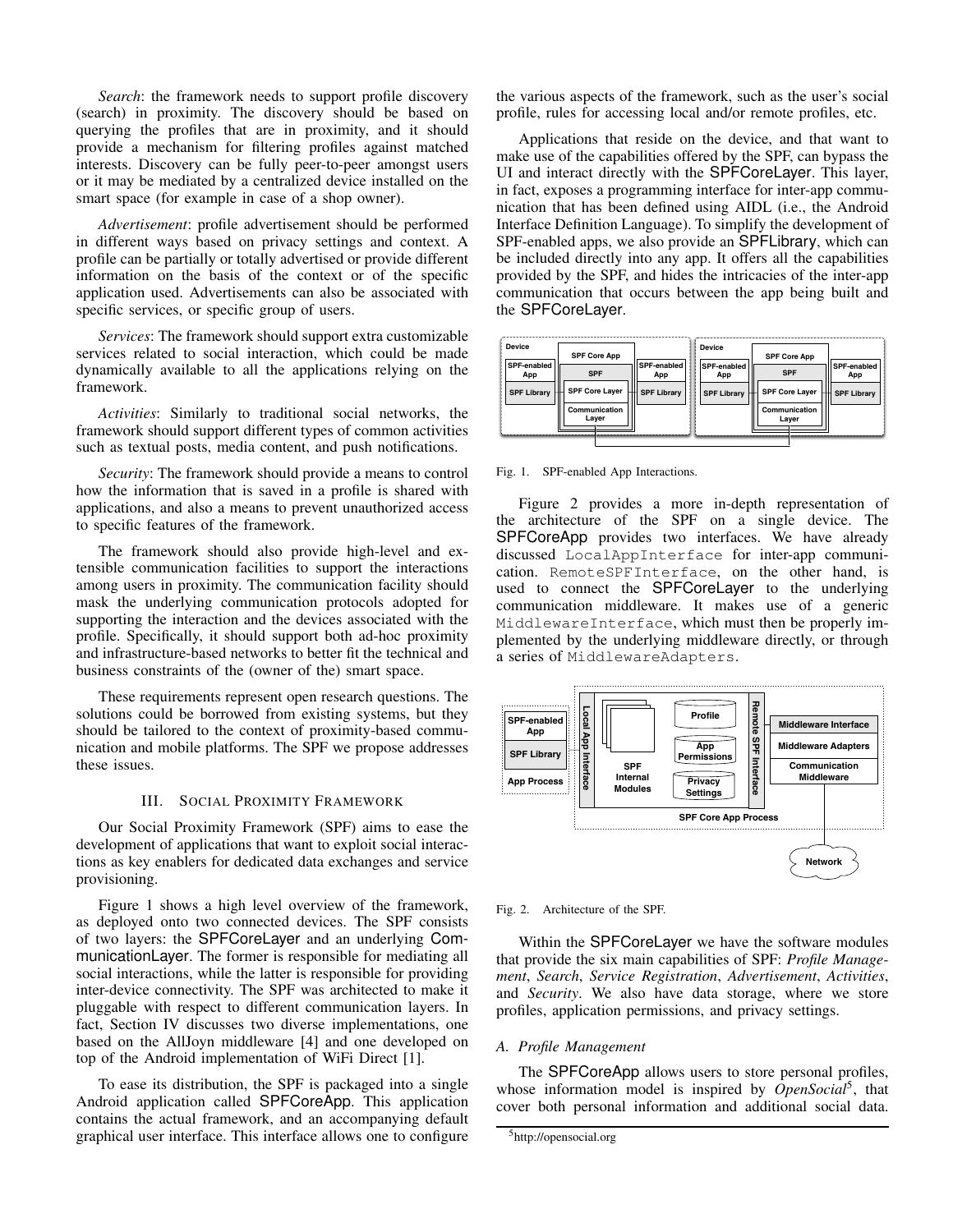The data are stored as a simple collection of fields; they can be modified directly by the user through the UI, or by local or remote applications according to specific privacy settings, which we will discuss in more detail in the upcoming section on security.

The SPF introduces a means to diversify the information that is provided to each application. This diversification goes under the name of *personas*. A persona is a named collection of profile fields; the main novelty is that the SPF allows different personas to assign different values to the same fields. As an example, the *interests* profile field describing user interests may have different values in the different personas.

The same person (device) can exploit different personas according to his/her needs. Since each application is associated with a specific persona, one can create, for example, a business-oriented persona, and differentiate it from one that is used for more "personal" applications. The creation, deletion, and management of the personas is achieved through the SPFCoreApp.

## *B. Search*

Search is the mechanism that applications use to discover remote SPF instances. Searches are performed through the exchange of broadcast messages that leverage the communication primitives provided by the underlying communication middleware, as we will discuss in Section IV.

Searches consist of simple queries that predicate over specific profile fields. Empty queries return all the SPF instances that are in the proximity of the query issuer. If one wants to limit the query to a specific persona, this can be achieved by having the query contain the particular identifier of that persona. Search queries also require the specification of a *search duration* and a *search frequency*. This way the query can be periodically re-iterated for the entire specified duration. This is important since the search results will change as the space and location of the particular device change. Moreover, SPF supports multiple concurrent searches, and guarantees real-time updates to the search results.

# *C. Advertisement*

Advertisement is the feature that allows users to advertise their profiles. Advertising is tied to the life cycle of the SPF-CoreApp, meaning that it is possible to repeatedly broadcast specific profile personas as long as the SPFCoreApp network resources are active.

Advertisement can be useful in a scenario involving targeted marketing campaigns (as described in Section II). In this scenario, profile information, advertised by the user's app, can be captured by a store's SPF-enabled service, which can then proceed to send targeted coupons/offers back to the user.

To react to the reception of an *SPFAdvertisement*, the SPF introduces the notion of *SPFTrigger*. An *SPFTrigger* consists of an event/condition/action (ECA) rule. Events and conditions are expressed as *SPFSearch* queries, while actions can be triggered both locally and remotely, and can be of two types: *SPFActionIntent* and *SPFActionSendNotification*. In the former case, an actual Android Intent is broadcasted and received by the device that registered the trigger, while, in the latter case, a simple textual notification is shown to the recipient.

An *SPF trigger* can also define a *sleep period*, that is an interval in milliseconds within which no other actions should be performed, and whether the action should only be executed once in the SPF-enabled app's life cycle (i.e., whether the action is *one shot*).

In other words, the advertising feature allows for the definition of "persistent queries", which trigger actions whenever a match is found. This makes development much easier, since there is no need for the application developer to deal with background *SPFSearches*. Leaving this task to a shared SPF instance allows for a more optimized use of the resources.

# *D. Services*

SPF, however, is not just about sharing profile information. It is also about enabling social interactions. This means that SPF-enabled applications are allowed to invoke functionality (services) provided both locally and by other devices. This is achieved through the notion of *SPFService*.

An *SPFService* is defined by a Java interface specified through a dedicated annotation (@SPF-ServiceInterface), and contains various kinds of meta-data, such as the package identifier of the app that has registered the service, its name, and its version.

Service registration starts when an SPF-enabled app makes a call to its local SPFLibrary to register a new service. This kicks off a two-step process: a validation step, which is performed locally by the SPFLibrary itself, and an actual registration step, which is performed by the SPFCoreApp running on the device. The validation step checks the interface being registered to see if its methods use valid input and return parameters. The registration step adds the service to a lookup table that is then used during searches. Services are identified by the unique Google Play Store identifier of the app and their name.

To dispatch incoming requests to an *SPFService*, the SPF-CoreApp needs to be able to connect to the application that registered the service, even if that application is not running at that time. This is achieved through Android Services, a solution that allows application components to perform background operations. This is why one must also provide a suitable Android Service when registering an *SPFService*.

The invocation of an *SPFService* is made through the SPF-CoreApp, which performs a local *SPFService* lookup. When the service is found, the SPFCoreApp binds to the third-party app that exposes the service, and the actual service execution can take place. How remote binding is achieved depends on the nature of the underlying communication framework. We refer the reader to Section IV, where this is explained in detail. Finally, access to *SPFService*s is regulated by specific access rules. This will be discussed in the upcoming section on security.

# *E. Activities*

Activities are intended as means to simplify the development and integration of typical well-known social function-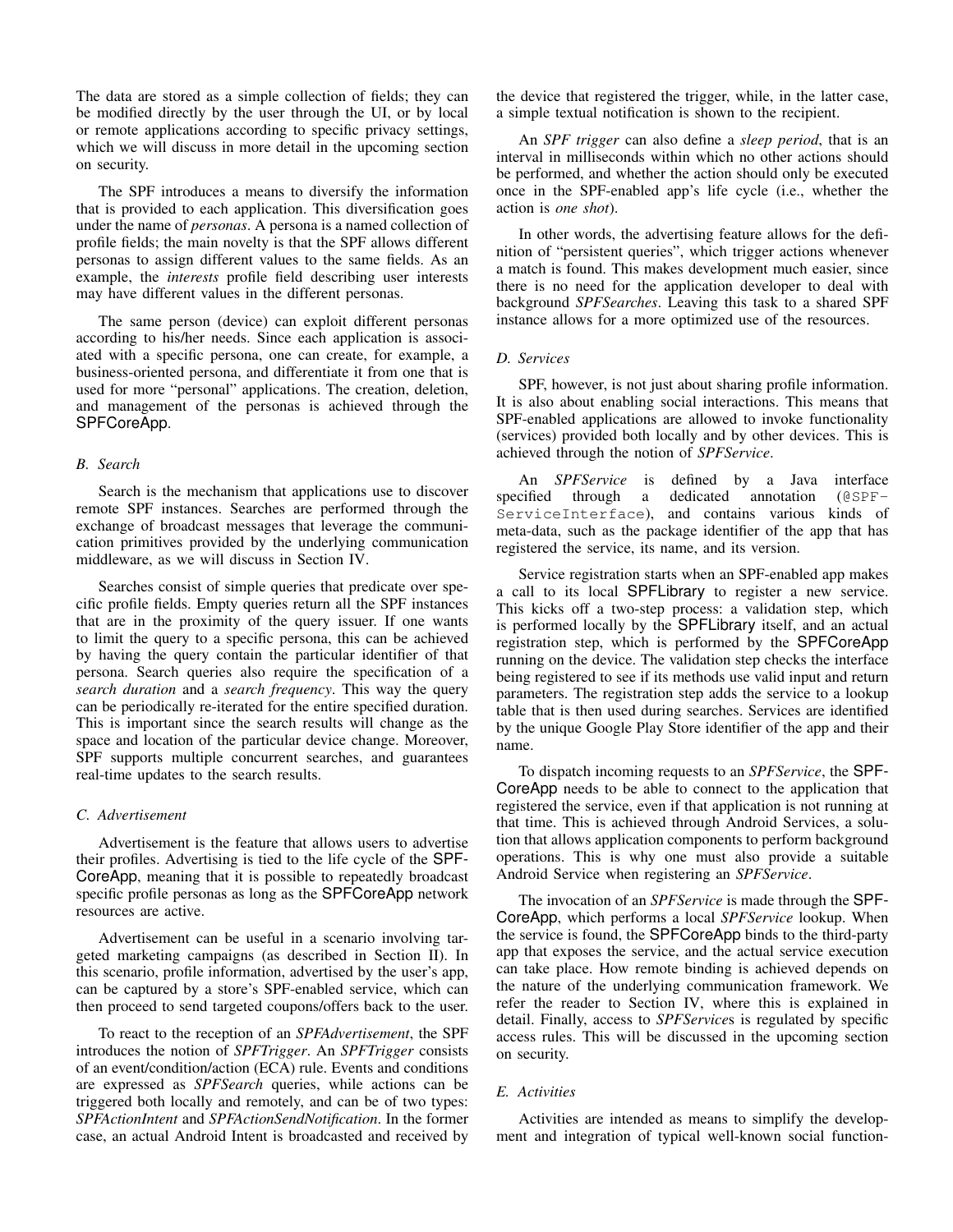ality. *SPFActivities* are inspired by *Activity Streams*<sup>6</sup> . In this specification, activities are used as a semantic description of potential or completed actions. Concrete examples of Activities are, therefore, the posting of a message on a timeline, the posting of a picture on a chat, etc.

*SPFActivities* have a standard set of data that are automatically injected by the SPF. They have information about the sender and the receiver, the date and time at which the action is performed, and (possibly) the location where it occurs. An *SPFActivity* also contains a "verb", that is, a string that identifies the type of social action that is being performed. Examples of verbs are *post* and *share* that correspond to the common functionality of posting and sharing content in traditional social networks.

*SPFActivities* are used in two different ways within the SPF: as a means to enrich the parameters of an *SPFService* method, and as a means to provide "lower-level integration". This latter case means being able to interact with an application without knowing about its service interface. This is supported by an automatic verb-routing mechanism, which dispatches requests based on the verb used in the *SPFActivity*. The verbrouting mechanism provides a means to support interoperable and application-agnostic social interactions. For example, an *SPFActivity* with verb *post* sent by an application can be received by a different application. To enable this kind of interaction, a developer must enrich the *SPFService*'s definition with annotations that state that it can also be considered an *SPFActivity* consumer, for certain verbs.

# *F. Security*

Profile management at the application level, which is what happens with personas, is not always enough. Sometimes the way the information is socially shared depends on the level of familiarity the user has with another person, regardless of the app being used. This is why, on top of personas, the SPF provides a "circles" based clearance system, similar to the one provided by Google+.

The clearance system allows SPF users to categorize the people they interact with into circles, and then limit the access to specific profile fields only to some circles. This is achieved through a symmetric token mechanism. When two SPF users, let us say users  $A$  and  $B$ , come into proximity of one another, one user (e.g., A) sends a contact creation request to the other (e.g.,  $B$ ). Before the request is actually sent, user  $A$  selects the circles user  $B$  will be placed in, using the SPFCoreApp. This results in the creation of a unique token for users A and  $B$  that is stored locally within user  $A$ 's SPF instance. This token is then sent as a part of the contact creation request. Upon reception, a notification in user  $B$ 's SPFCoreApp tells the user that s/he must review the request, and confirm or deny it. If user  $B$  accepts the request, s/he is then asked to identify the circle(s) within which user  $A$  should be placed. Finally, the token is stored locally in user B's SPF instance as well. After a successful contact creation process, both parties hold the shared symmetric token. At this point, whenever an SPF instance contacts another SPF instance to request some profile information, the token must be passed as a part of the request. This allows the recipient to verify whether that specific person actually has access to the profile information.

How SPF-enabled applications access SPF capabilities, on the other hand, is managed in a way that is similar to how OAuth works in common Web applications. The first time an SPF-enabled application is run on a device, a graphical user interface is presented to the user. This UI declares what SPF capabilities the SPF-enabled app would like to access, and asks the user for explicit permission.

To avoid granting access to malicious apps that may attempt to connect to the SPF, the app must present its "unique" Google Play Store identifier. Only if the credentials are valid will the access request be allowed to proceed, and will the graphical UI actually be presented to the user.

The SPF capabilities that an app can request access to are: (a) registration of SPF services for other applications, (b) initiation of a proximity-based search, (c) execution of services published locally by other apps, (d) execution of services published remotely by other apps, (e) reading of a local profile, (f) reading of a remote profile, (g) writing on a local profile, and (h) access and use of the SPF Advertisement facilities.

As soon as access is granted, a token is generated for the requesting application. From this point on, all the requests to the SPF made by that app must include this token to let the SPF check whether it has been granted access to the capabilities it is attempting to use. Furthermore, the SPFCoreApp contains a list of all the permissions that have been granted to the other registered apps, so that the user can modify them according to his/her needs.

## IV. IMPLEMENTATION

As we have seen, the SPF provides developers with many different tools that make the development of social proximity apps much easier. Tools like profile management, search, and service registration are possible thanks to an underlying communication middleware that deals with, and hides, the complex intricacies of device connectivity.

We designed the SPF to ease the adoption of different underlying communication infrastructures. This section discusses the two implementations we have created. The first is based on AllJoyn [4], while the second is built directly on top of the Android implementation of WiFi Direct [1]. While AllJoyn currently requires the presence of a fixed WiFi Access Point, WiFi Direct was chosen as a way to test the SPF in the absence of a networking infrastructure. A first detailed comparison of these two implementations is presented in Section V.

#### *A. AllJoyn Implementation*

AllJoyn is an open source project, initiated by Qualcomm and currently managed by the AllSeen Alliance, which provides a software framework for enabling interoperability among various types of devices. Since it focuses on scenarios such as connected homes and automotive, participating devices can go from smart-phones and tablets to low-level appliances and media equipment.

AllJoyn is cross-platform, cross-brand, and supports different kinds of connectivity means (e.g., Bluetooth, WiFi, etc.).

<sup>6</sup>http://www.w3.org/TR/activitystreams-core/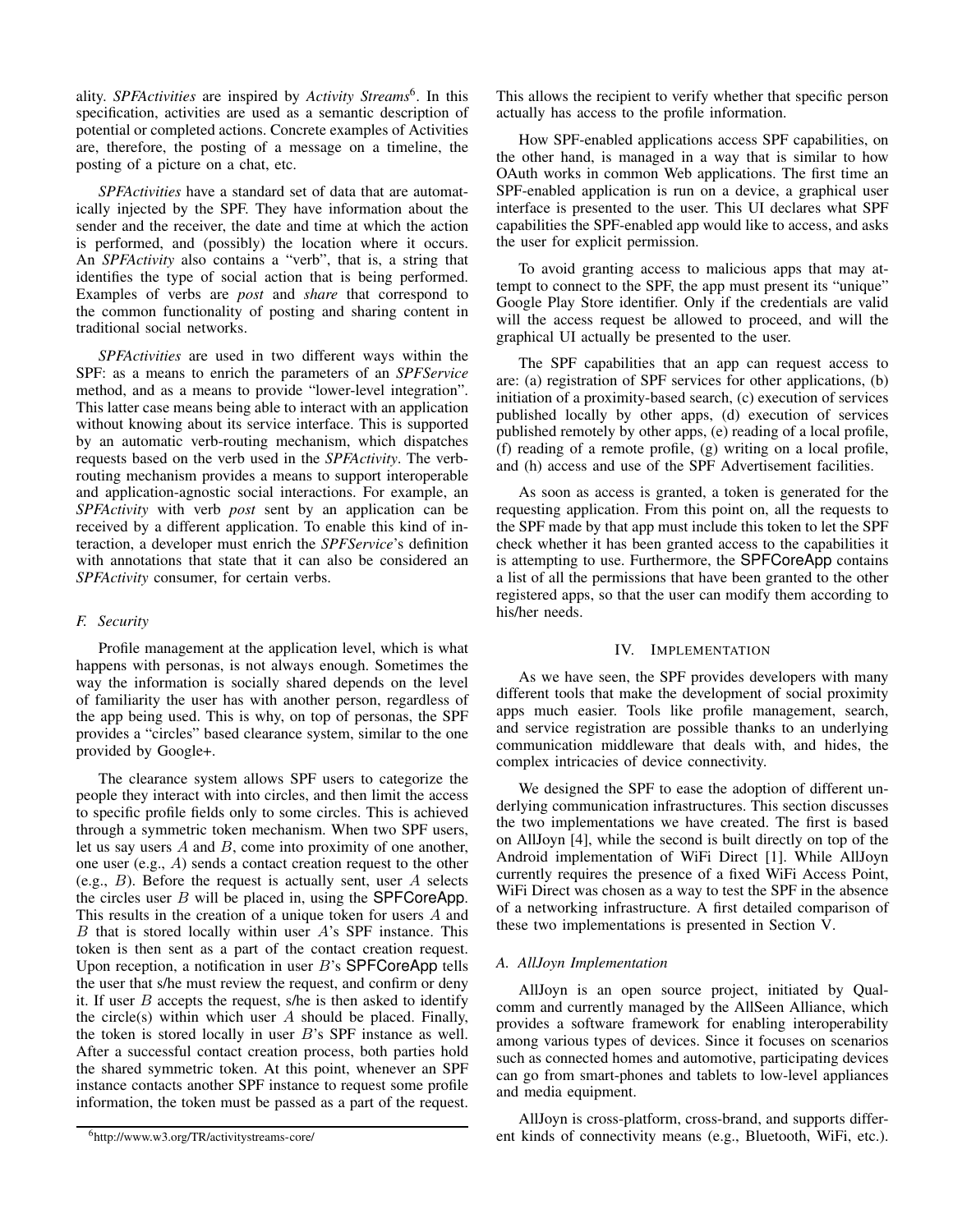It is not a low-level communication protocol, but a set of services that allow developers to focus on higher-level problems. Some of the services it provides are discovery, capability broadcasting, remote procedure call, interface sharing, etc. These features made it a strong candidate for implementing the underlying communication layers of the SPF, and was our first implementation choice.



Fig. 3. Plugging AllJoyn into the SPF.

Figure 3 shows how AllJoyn implements the three framework-agnostic interfaces that make the SPF pluggable with respect to the underlying communication middleware: ProximityMiddleware, InboundProximityInterface, and SPFRemote-Instance. The first interface is used to manage the life cycle of the connection that is made to the underlying communication middleware. It is also used to initiate SPF capabilities that require a connection, such as searches and advertisements. The second interface is used to manage requests that are received from the underlying communication middleware. In particular, it provides methods that allow the SPF to respond to search requests, advertisement signals, notifications about SPF instances being found or lost, etc. It also manages incoming service execution requests. The third and last interface is used to manage outgoing connections to other SPF instances. In particular, it allows the SPF to make calls to remote SPF services, to request profile information, and to send contact creation requests.

The AllJoyn system consists of a virtual bus that connects distributed AllJoyn daemons that are installed onto the participating devices. Every application that connects to the virtual bus does so via a Bus Attachment. In our SPF implementation the class that directly interacts with the AllJoyn bus is called BusHandler. It is an Android Handler that runs in its own Looper thread, and provides asynchronous communication between AllJoyn and the upper layers of our implementation. The Bus Handler connects to the device's AllJoyn daemon through two AllJoyn Bus Attachments: ClientBusAttachment and ServerBusAttachment. The first is used to interact with remote SPF instances, while the latter for managing incoming requests.

The complete details of how AllJoyn is used to implement all of the SPF's capabilities would be too much for this paper. We will, however, focus briefly on how discovery is achieved in AllJoyn, and on how we used it to implement the search functionality. The reason for concentrating on discovery and search is that it will also allow us to highlight the key problems and differences that arose when we developed our WiFi Direct based implementation.

AllJoyn provides a discovery feature that is based on the fact that Bus Attachments can advertise software components on the network using unique identifiers (e.g., it.polimi.spf.<name>). Other Bus Attachments, on the other hand, can express interest in the arrival or departure of components that satisfy a given prefix (e.g., it.polimi.spf). This discovery mechanism is always active. This means it continuously produces arrival and departure event messages that are managed by methods onInstanceFound and onInstanceLost of class InboundProximityInterface. The execution of these methods leads to the creation or destruction of AllJoynRemoteInstance objects. These are the actual proxy objects that are used to achieve remote SPF interactions. They are lazily initialized. At the beginning they are empty objects that only contain the remote instances' identifiers; however, when the framework needs to initiate an actual exchange, an appropriate AllJoyn session is created.

On top of this discovery mechanism we have our search mechanism. Search is the application-level capability that third party apps use to discover other SPF instances. It is implemented using AllJoyn signals, i.e., unreliable broadcast messages that are sent over the virtual bus. These signals are captured and managed by the SPF instances that are on the bus, through method onSearchSignal of class InboundProximityInterface. Every remote instance that satisfies the query issues a search result. These results are received by the issuer of the search, through method onSearchResult of class InboundProximityInterface. The search result contains the remote application's identifier, which allows the SPF to find the corresponding AllJoynRemoteInstance object, created through the AllJoyn discovery mechanism, that it should use from that point on to achieve the remote interactions.

Since AllJoyn discovery is always on, its results are continuously fed into SPF Search, allowing the search mechanism to be continuously up-to-date with respect to the actual situation seen on the virtual bus.

## *B. WiFi Direct Implementation*

Using the same three high-level SPF interfaces, we set out to implement a second version of the SPF that substitutes AllJoyn with WiFi Direct. WiFi Direct offers a lower-level network abstraction with respect to AllJoyn. It is a standard that allows enabled devices to connect and communicate using WiFi speed, even in the absence of a central access point.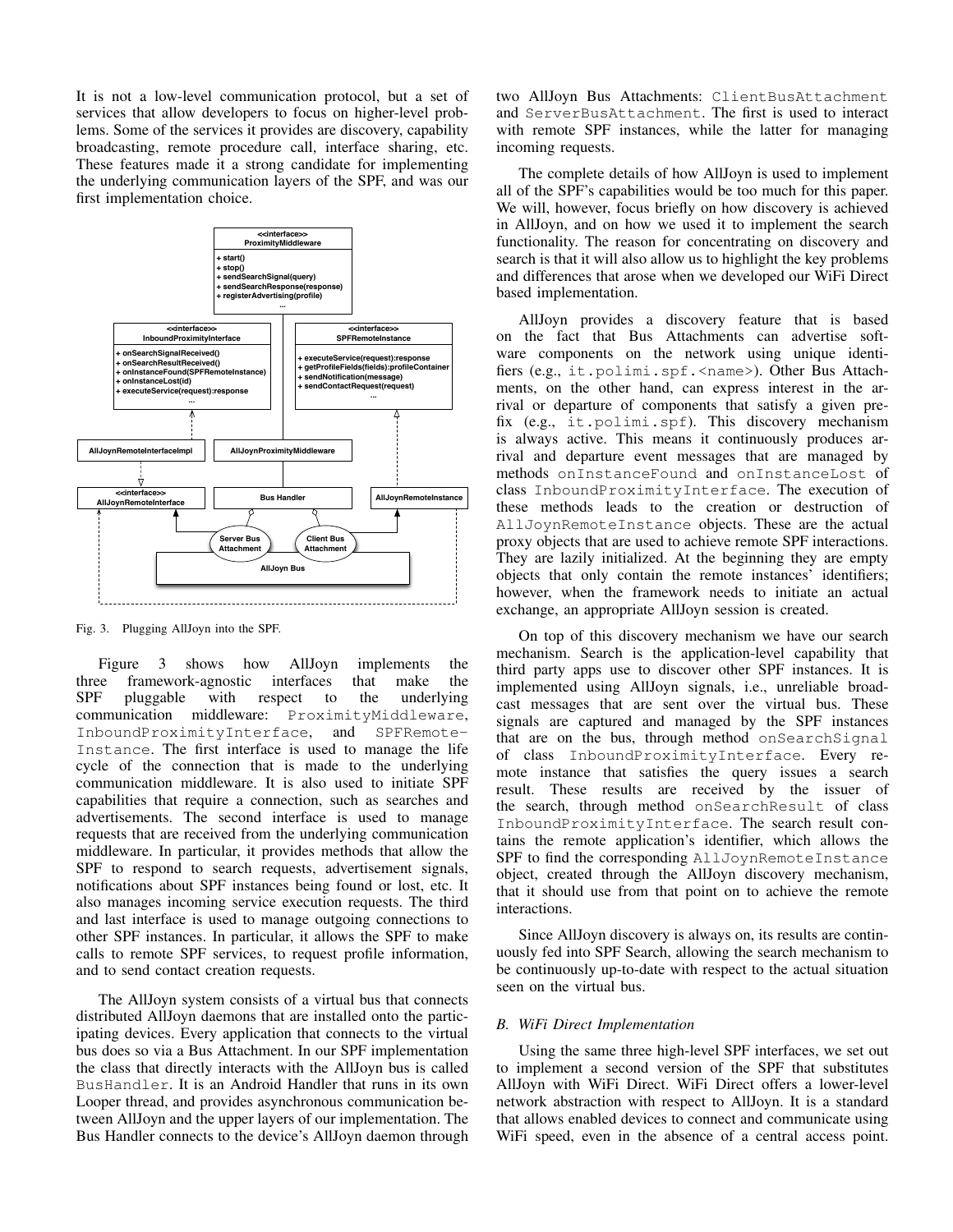AllJoyn requires an existing IP local network and as such does not fully support Wifi-Direct unless a connection has been already established.

WiFi Direct works by creating groups of connected devices. When a group is created, a single device is elected to be the *group owner*. This means that it is responsible for creating a Soft(-ware) Access Point to which all the other components may connect. Although it provides some high-level services such as the discovery of nearby devices, the actual communication is still based on standard socket technology.

Unfortunately we soon discovered that WiFi Direct presented some constraints that did not make it a good candidate for implementing the SPF. In particular, it made it hard to replicate the collaboration between discovery and search that was so successful in the AllJoyn implementation.

A first constraint that the Android implementation of WiFi Direct has is that, in general, peer discovery is extremely slow, taking up to 60 seconds in some cases. This is due to a constant defined at the operating system level that limits the updates of the list of available peers. A second, and even more important constraint, is that it is impossible with WiFi Direct's discovery API to update the information being used to perform service matching. When a WiFi Direct enabled device wants to register a service for discovery, it needs to provide a HashMap containing information about that specific service. The Android implementation of WiFi Direct then uses callback methods to notify an application of an available service. Unfortunately, this HashMap cannot be updated without re-registering the service, and cannot therefore be used as a means to spread the query signals like we did in the AllJoyn implementation.

For these reasons we decided to build an additional intermediate middleware layer, to be placed between WiFi Direct and the SPF, called *WFD 2 SPF*. The goal was to make WiFi Direct more suitable for our uses.

Our solution is based on the construction of an overlay network driven by WiFi Direct's notion of groups. We build a star-topology overlay whose root node is a WiFi Direct group owner. All other group members are connected solely and directly to the group owner through a socket connection. This allows us to improve peer discovery by having the group owner dispatch instance discovery messages whenever a new SPF instance enters or leaves the network: this is easy for the owner to detect. It also allows us to improve general messaging, since the group owner can simply route the messages to their intended destinations.

WFD\_2\_SPF was also used to provide higher-level communication abstractions for the SPF. In particular, we introduced three communication primitives: one for sending broadcast messages, one for sending unicast messages, and an RPC-friendly primitive for sending a message and waiting for its response.

Figure 4 illustrates the architecture of WFD 2 SPF. At the core of our implementation lies class GroupActor. This is an abstract class that contains the logic that is common to group owners and regular group members. In particular, it contains methods to connect and disconnect, to perform messaging, and to respond to incoming messages. This class is extended by GroupClientActor, which adds



Fig. 4. Design of the WFD\_2\_SPF middleware.

the methods needed by regular group members to establish a connection with the group owner, and to send it messages. Finally, we have class GroupOwnerActor. It also extends GroupActor, and adds the methods that are specific to the group owner, such as those needed to route messages, and to react to clients that connect and disconnect to the group. WifiDirectMiddleware contains all the logic needed to coordinate discovery, advertising, and the creation of the star overlays, while GOInternalClient contains and manages the socket that connects a simple group member to the group owner.

# *C. Lessons Learned*

AllJoyn requires that all interacting devices be connected on the same local area network. This means that the SPF cannot be used in scenarios where a common Wifi network is not available, e.g., scenarios involving user mobility. Moreover, due to an Android limitation according to which it is impossible to activate both the Wifi and the 3G/4G networks at the same time, if the Wifi network being used by AllJoyn does not provide Internet access, the user will be able to use the features of the SPF but will not be able to connect to the Internet.

The Wifi Direct version of the SPF overcomes the above limitations. However, while implementing this version, we also discovered that WiFi Direct has important scalability issues. The maximum number of simultaneous peers that can be managed within a single group is very low (e.g., seven or eight). We attempted to solve this by having lazy peer connections to groups. In practice, the idea was to always keep the amount of peers that are actually connected to the group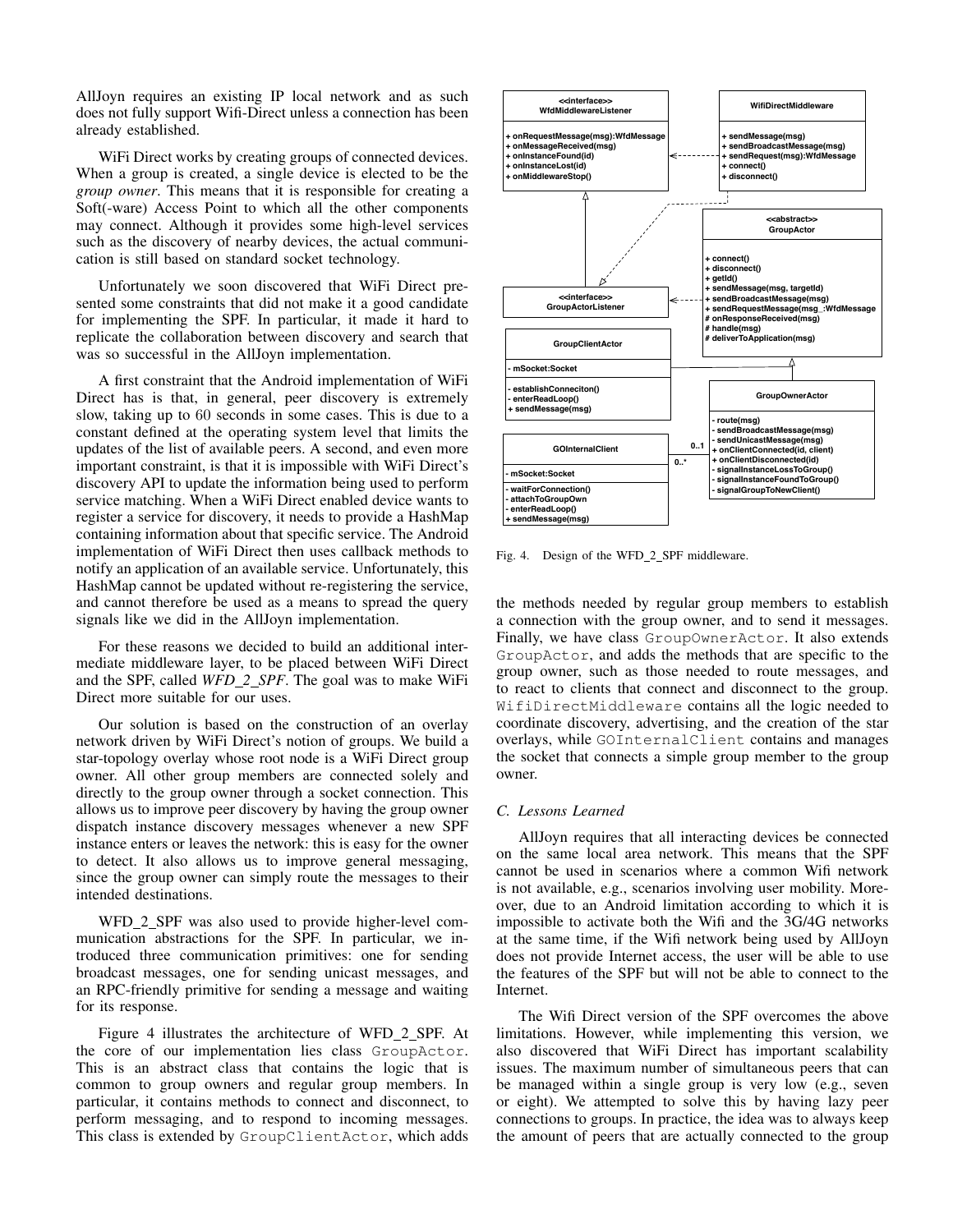below the actual upper bound, and perform the connections on demand. This however would have required dynamic and fast peer discovery, which was exactly what we did not have when we implemented the search functionality. Since the startopology overlay is based on the WiFi Direct groups, our solution has the exact same scalability issues.

These experiments have informed our future work. Indeed, we will continue to investigate the use of the SPF in infrastructure-less scenarios, by studying the adoption of LTE Direct and by introducing new and more complex overlay topologies that could help us bypass the current limitations of WiFi Direct.

#### V. EVALUATION

This section presents the results of the experiments we carried out to evaluate the SPF. First, we evaluated the effectiveness of the framework in facilitating the development of new services/apps. Then, we evaluated its performance and the delays it introduces. Further evaluation is part of our current and future work.

#### *A. Code Quality*

The first experiments aimed to evaluate the impact of the SPF on the complexity of the code of a new proximity-based service. As example service we considered a chat app and compared four different implementations, that use or do not use the SPF.

To evaluate the SPF-AllJoyn implementation, we compared the existing chat application bundled as an example in the AllJoyn SDK with a similar application, which we developed, based on SPF-AllJoyn. The two apps offer similar, but not identical, behaviors: the chat built on top of pure AllJoyn offers a group based chat, where users can create groups, join them, and send messages to all the people in the same group. The chat we built on top of SPF-AllJoyn only creates a group on the basis of proximity and sends messages to all current members.

To evaluate the SPF-WiFi Direct implementation, we compared the WiFi Chat app bundled in the Android SDK samples with a new app, which we developed, where the connectivity layer was replaced by a new one based on SPF-WiFi Direct. For a more accurate comparison, the part of the code related to the application's UI was not modified.

To evaluate the code of the different applications we used SonarQube<sup>7</sup>, an open source platform to measure code quality. We focused on two important metrics: the overall number of lines of code, and the cyclomatic complexity, which counts the number of different paths in the source code and provides a quantitative measure of the complexity of the code. A high cyclomatic complexity is not an issue per se, as it depends on the size of the program. However, it can be used to compare two applications that implement the same functionality, since a simpler implementation is easier to debug and maintain.

Figure 5 shows the results of the experiments. Both for the Wifi-Direct and AllJoyn implementations the adoption of the SPF resulted in a reduction of 50% of both the lines of code, and complexity. It also suggested that developers need to



Fig. 5. Results on code quality.

implement and maintain less and simpler code, and they can thus spend more time on other core parts of their applications. Note that the improvement provided by the framework is related to the network layer and clearly shows how Wifi-Direct and AllJoyn, without additional layers, are too general-purpose to be directly used for implementing social-proximity services.

### *B. Performance*

We then evaluated how the introduction of the SPF affected the performance of the apps that rely on it. The experiments aimed to collect the response times of different implementations of the same service/app that differ for the adopted communication layer.

More in detail, we created a ping service that sends requests and waits for acknowledgements from the receiver. The different sizes of the payload were obtained by providing a random string obtained by concatenating a varying number of characters. We collected the response times on two Samsung Galaxy S4 smartphones: one acting as server and the other one as client. The client phone was in charge of performing service invocations, one after another, by varying the size of the payload. The experiments considered five different configurations that differed in the used communication middleware: SPF-AllJoyn, SPF-WiFi Direct, Alloyn alone, WiFi Direct alone, and a local-only implementation, that is, a configuration that only used inter-process communications on the same device without remote invocations.

Figure 6 shows the results of the experiments. If we compare the response time of a local transaction against the one of

<sup>7</sup>http://www.sonarqube.org/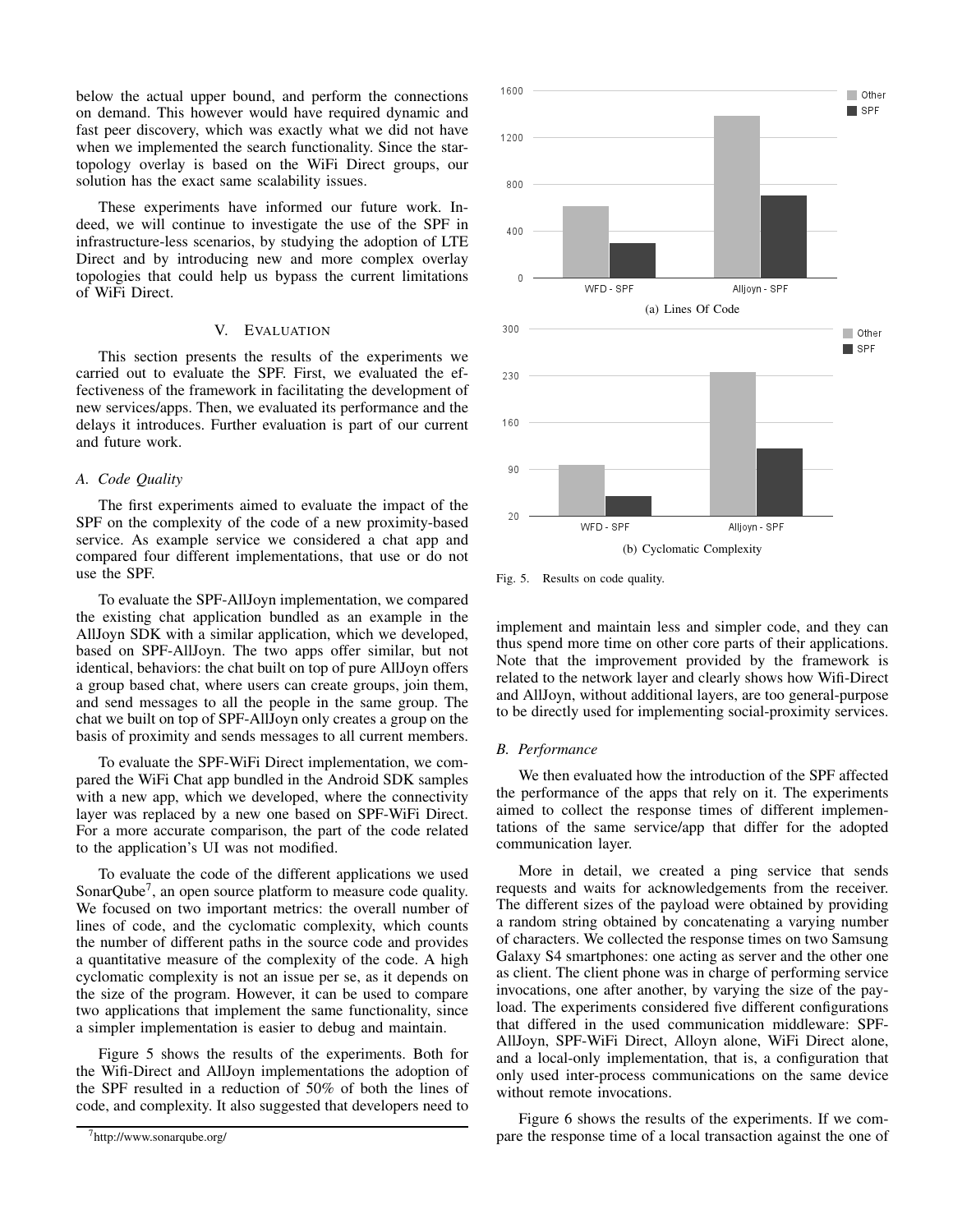

Fig. 6. Results on response times.

a remote service invocation, as expected, the impact of interprocess communication is negligible with respect to the duration of a network transaction. If we analyze the results with and without the SPF, we discover that the current implementations of the framework cause extra delays on the response time of up to 50ms for the Wifi-Direct implementation and up to 200ms for the AllJJoyn implementation. Traceview by Android helped us understand that the delays are mainly due to the serialization and deserialization of message contents. Most of the time spent in an SPF invocation is spent on parsing the received message, which is serialized as a JSON object. The difference between the response times of the two configurations with the SPF is the following: the WiFi Direct-based implementation performs the JSON serialization and deserialization within the middleware, while the AllJoyn-based implementation does it on top of the middleware.

Based on the same ping service described above, we also performed an additional experiment to evaluate how the framework is able to handle concurrent remote invocations that are required especially in scenarios where multiple user devices access at the same time the same service: for example, one of those provided by a device associated with a smart space. In this case, we found that the framework suffers scalability problems due to the intrinsic limitations imposed by the Android IPC (Inter-Process Communication) framework.

Indeed, as described in the API reference documentation, the arguments and return value of a remote procedure call are stored in a buffer that has a limited fixed size of 1Mb; this buffer is shared among all the transactions in progress for the process handling the remote invocations. This means that even if an individual transaction has a moderate size, it may fail because of the load of the system. The problem can be overcome by synchronizing remote invocations through a queue. For the same reason, currently a single remote invocation must have a payload that does not exceed the size of the buffer imposed by Android. We conducted a set of stress tests by sharing media contents. The usual messages and pictures used on the web and on traditional social networks do not suffer this problem. However the problem occurs when the payload contains a large amount of data, such as high-resolution pictures or videos. As future work we will address the performance overhead due to serialization and we will extend the framework by providing dedicated APIs for large data transfers.

## VI. RELATED WORK

The high availability of smart devices has led to a recent proliferation of different approaches that provide abstraction layers to support proximity-based communication and service provisioning [4], [5], [6], [7], and mobile social computing [8], [9], [10], [11], [12], [13], [14], [15] (described in a survey paper [16]).

AllJoyn [4], as described in Section III, provides a crossplatform middleware for connecting a wide variety of smart devices. Peers in AllJoyn are applications —and not devices that interact with each other by leveraging a shared distributed bus architecture. The architecture of AllJoyn is a backward compatible extension of D-Bus, a Linux inter-application communication protocol that favors interoperability, re-usability, and security for various language bindings [17]. Although the middleware is flexible and supports different application domains, higher-level services focus on IoT applications and leave the burden of managing social interaction to the developers of specific applications. The introduction of the SPF facilitates the work of developers and favors the creation of new, more sophisticated social proximity services, also on top of AllJoyn.

ShAir by MIT Media Lab is another promising middleware [6]. It differs from AllJoyn in the possibility of creating opportunistic proximity-based networks that can automatically adapt when new devices appear or existing ones disappear [18]. As for AllJoyn, the social interaction is currently not provided. The integration of the SPF with ShAir can then be beneficial for the development of social proximity services in highlydynamic spaces such as those in public transportation.

Intel Common Connectivity Framework (CCF) is a proprietary middleware developed by Intel Corporation providing a cross-platform transport-neutral proximity-based connectivity [5]. Intel CCF includes many of the features provided by AllJoyn, and it also includes the notion of *user identity* for service advertisement and discovery. Intel CCF proposes a first attempt to introduce user identity as a first-class object. However, the social profile proposed by the middleware is limited to mainly a username and an avatar. Preferences and interests are not supported and thus they cannot be